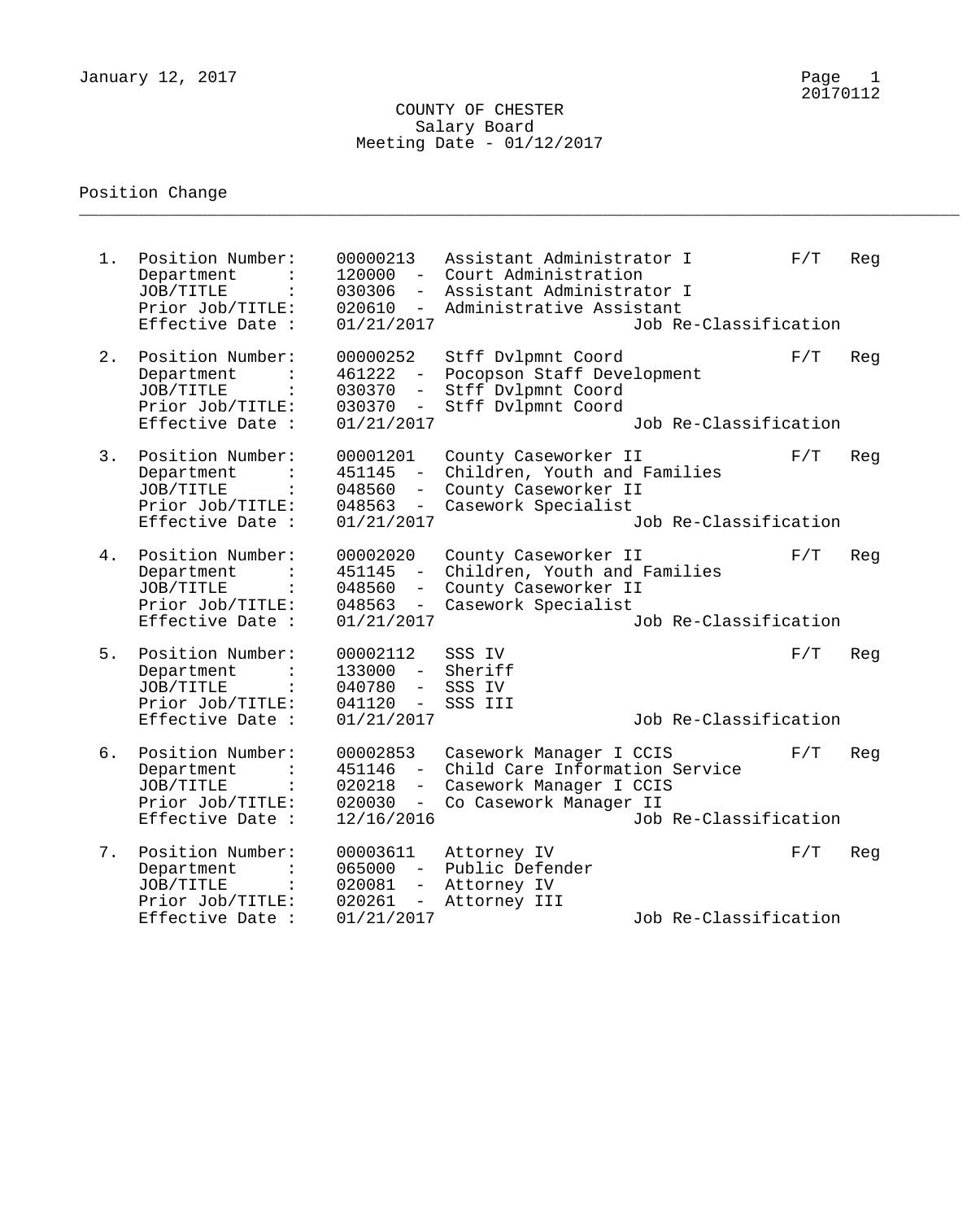### COUNTY OF CHESTER Salary Board Meeting Date - 01/12/2017

\_\_\_\_\_\_\_\_\_\_\_\_\_\_\_\_\_\_\_\_\_\_\_\_\_\_\_\_\_\_\_\_\_\_\_\_\_\_\_\_\_\_\_\_\_\_\_\_\_\_\_\_\_\_\_\_\_\_\_\_\_\_\_\_\_\_\_\_\_\_\_\_\_\_\_\_\_\_\_\_

# Position Change

| 8.  | Position Number:<br>Department<br>JOB/TITLE<br>Prior Job/TITLE:                     | 00004027<br>$120000 -$<br>030080<br>030240                              | Attorney II<br>Court Administration<br>- Attorney II<br>- Attorney I                                                          |                                 | F/T | Reg |
|-----|-------------------------------------------------------------------------------------|-------------------------------------------------------------------------|-------------------------------------------------------------------------------------------------------------------------------|---------------------------------|-----|-----|
|     | Effective Date :                                                                    | 01/21/2017                                                              |                                                                                                                               | Job Re-Classification           |     |     |
| 9.  | Position Number:<br>Department<br>JOB/TITLE<br>Prior Job/TITLE:<br>Effective Date : | 00004068<br>251110<br>020343<br>$ \,$<br>040561<br>$\sim$<br>01/07/2017 | Assistant Director for PSTC<br>ES PublicSafetyTrainingCampus<br>Assistant Director for PSTC<br>Public Safety Training Speclst | Job Re-Classification           | F/T | Reg |
| 10. | Position Number:<br>Department<br>JOB/TITLE<br>Prior Job/TITLE:                     | 00004140<br>$120000 -$<br>040360 - SSS VI<br>040780 -                   | SSS VI<br>Court Administration<br>SSS IV                                                                                      |                                 | F/T | Reg |
|     | Effective Date :                                                                    | 01/21/2017                                                              |                                                                                                                               | Job Re-Classification           |     |     |
| 11. | Position Number:<br>Department<br>JOB/TITLE<br>Prior Job/TITLE:                     | 00002018<br>$126000 -$<br>041120<br>$\sim$ $-$<br>803760                | SSS III<br>Clerk of Courts<br>SSS III<br>Court Clerk                                                                          |                                 | F/T | Reg |
|     | Effective Date :                                                                    | $  \,$<br>01/21/2017                                                    |                                                                                                                               | $P/T$ to $F/T - 11$ th or after |     |     |
| 12. | Position Number:<br>Department<br>JOB/TITLE<br>Prior Job/TITLE:                     | 00003916<br>126000<br>041120<br>$ \,$<br>803760<br>$-$                  | SSS III<br>Clerk of Courts<br>SSS III<br>Court Clerk                                                                          |                                 | F/T | Reg |
|     | Effective Date :                                                                    | 01/21/2017                                                              |                                                                                                                               | $P/T$ to $F/T - 11$ th or after |     |     |